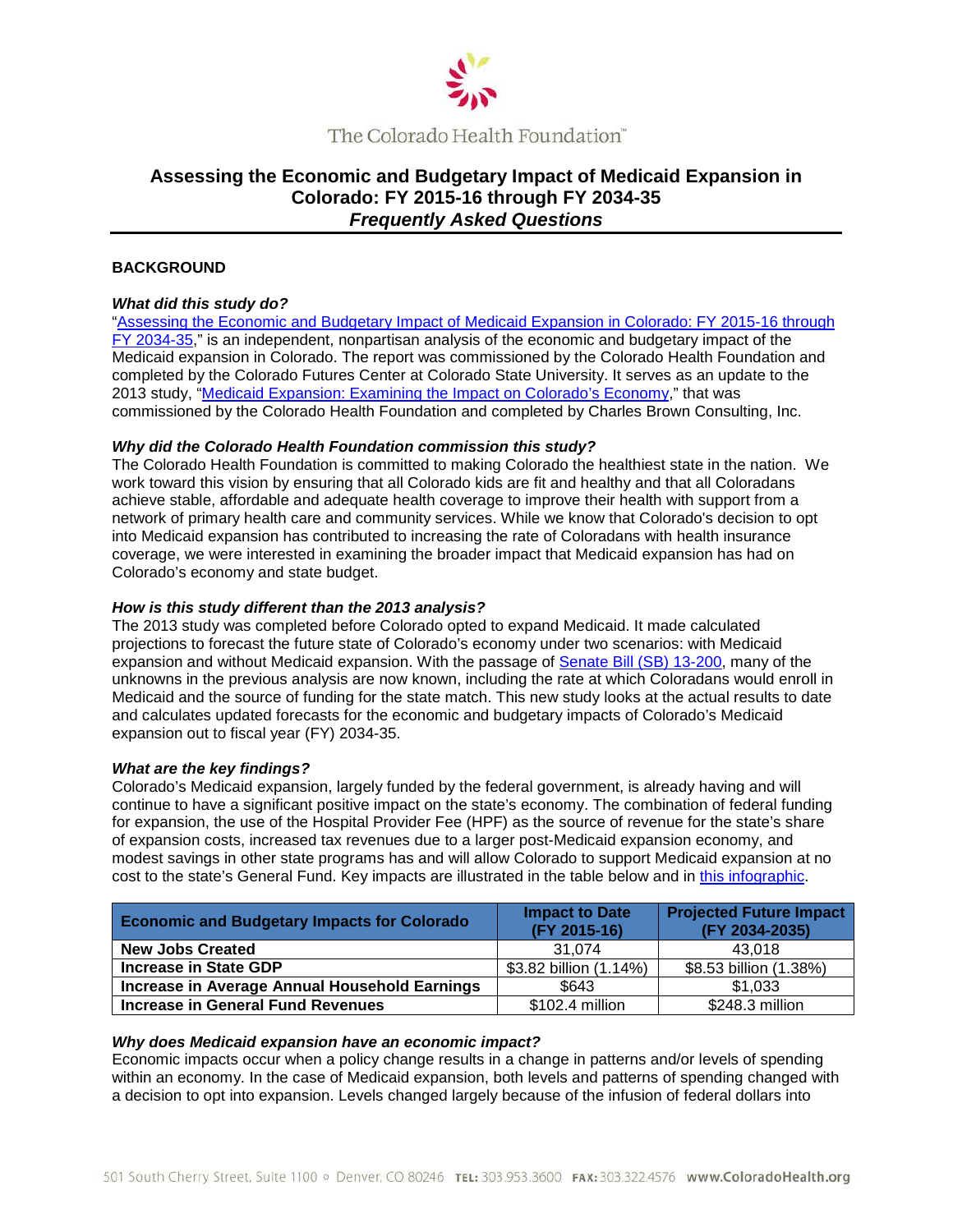Colorado to support expansion populations. Spending patterns change as the state and households, through their respective budgets, rededicate spending in response to the requirements and incentives provided by Medicaid expansion.

# **METHODOLOGY**

### *What general assumptions were made when developing the forecast model?*

The current study builds on the methodology used in the 2013 analysis. When developing the model, a conservative approach was taken to ensure that any economic and budgetary impact of Medicaid expansion was not inflated. An advisory group made up of health policy, business and economic experts provided guidance, input and oversight on the original analysis.

### *Who were the members of the 2013 Advisory Committee?*

- Bill Lindsay, president, Lockton Employee Benefits Group
- Rick Newsome, CFO, Kaiser Permanente Colorado
- Patty Silverstein, president, Development Research Partners
- Tamra Ward, former CEO, Colorado Concern
- Jennifer Webster, former senior VP of public affairs and communications, Denver Metro Chamber of Commerce

### *What is a Multiplier Analysis?*

Multiplier analysis quantifies the direct, indirect and induced effects of an infusion or redirection of additional dollars into a state or regional economy. In the case of Medicaid expansion, the initial infusion is spent by health care providers and a direct spending effect is created. The impact on economic activity does not end, however, with the direct payment to health care providers. Instead, the increased demand for medical services also creates a demand for health supplies and other allied health care spending. This secondary health care spending is referred to as the indirect effect. In the case of direct and indirect health care spending, much of the spending is made within the state and local economy, resulting in higher employment levels and household incomes for those in the health care and allied health care sectors. When health care related workers spend additional income on household related purchases, they create an induced effect by creating demand for items such as restaurant meals, consumer goods and personal services. As a result, workers in those induced sectors have additional income and employment opportunities and the cycle continues. This process is referred to as the multiplier effect and the full quantification of that effect measures the economic impact of a policy decision such as Medicaid expansion. Figure A depicts this effect. In the case of Medicaid expansion in Colorado, much of the direct injection of spending into the economy is the result of additional federal funds flowing into the state.

### **Figure A: The Multiplier Effect from Public Investment**

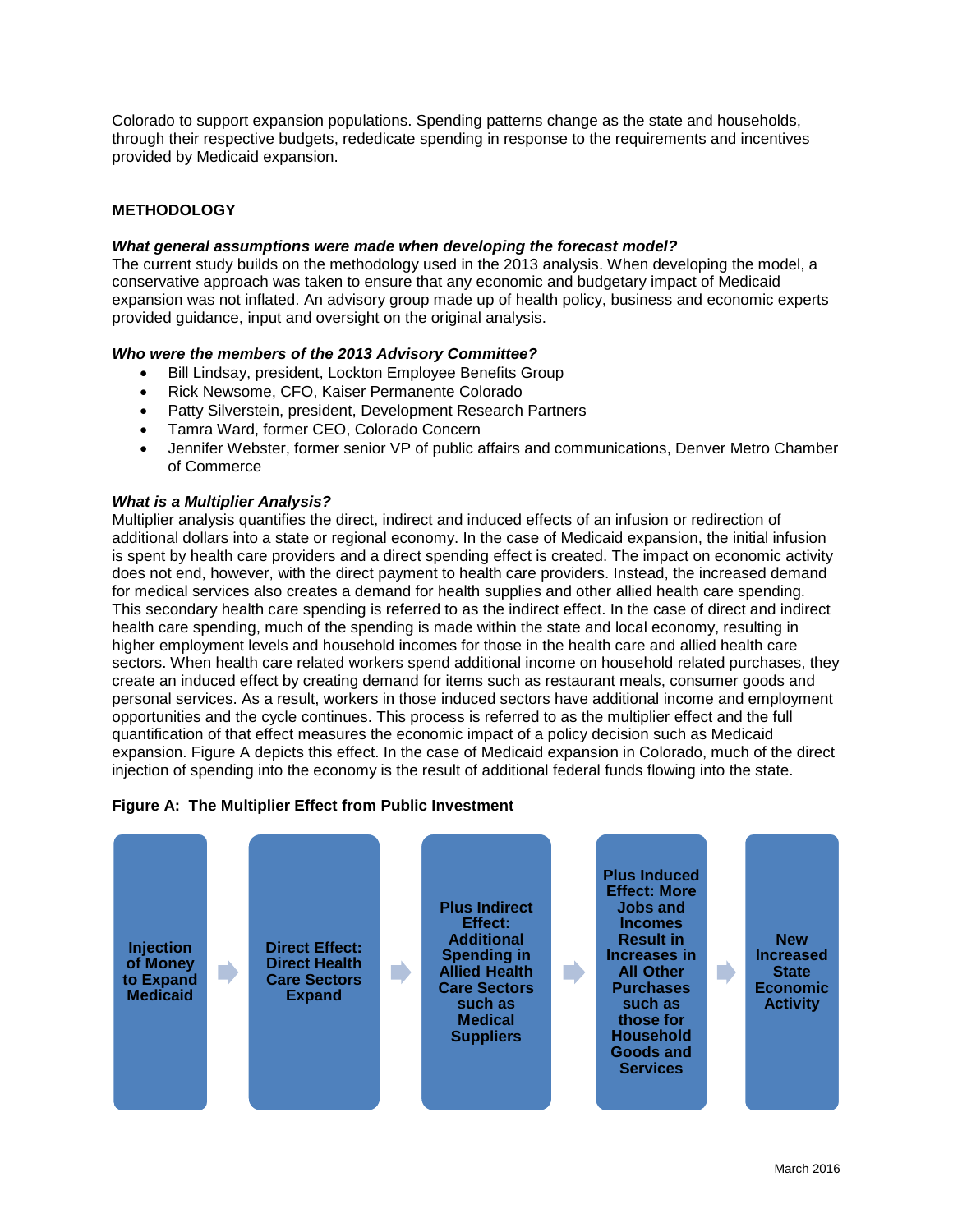### *What specific tool was used to quantify the economic impact?*

There are several different tools that combine the direct, indirect and induced effects to quantify the overall impact of public and private investments. For this analysis of the economic impact of Medicaid expansion in Colorado, the Regional Input-Output System II (RIMS II) created by the Bureau of Economic Analysis (BEA) of the United States Department of Commerce was used. This methodology has been widely used for approximately 40 years to assess economic impacts at the regional, state and local levels of government throughout the United States.

### *Does this study analyze the economic impact of just the Medicaid expansion, or the impact of the Affordable Care Act (ACA) more broadly?*

This study focuses specifically on the economic and budgetary impacts attributable to Medicaid expansion in Colorado. The ACA contained numerous provisions that would have increased Medicaid enrollment regardless of whether or not Colorado had expanded Medicaid eligibility. Many state-level analyses of impacts of Medicaid expansion have failed to account for enrollment increases among those currently eligible that will take place regardless of a state's decision to expand eligibility, thus overstating costs attributable to the expansion decision. This analysis attributes only enrollment growth associated with the expansion decision to Medicaid expansion and not that enrollment increase induced by the ACA that would take place even without eligibility expansion.

### *Which cohorts were counted as expansion cohorts in the model?*

Medicaid expansion extended coverage to 138 percent of the federal poverty level (FPL). In Colorado, two cohorts were affected by this expansion: parents and adults without dependent children (AWDC). House Bill (HB) 09-1293 extended Medicaid to parents 60-100 percent FPL and to AWDC 0-100 percent FPL, but practically only AWDC to 10 percent were covered originally and that cohort was capped at 10,000. Just before the Medicaid expansion, the Colorado Department of Health Care Policy and Financing (HCPF) extended the cap beyond 10,000 but practically most AWDC remained uncovered.

For the purposes of this analysis, all the HB 09-1293 parent and AWDC cohorts were considered expansion populations even though a subset of them had coverage after HB 09-1293 passed. There are two reasons that these cohorts were fully considered expansion populations:

- First, they are considered by the federal government as expansion populations because they received coverage after the ACA passed. This makes them eligible for the enhanced federal match rates.
- And second, according to the fiscal note on SB 13-200, a portion of the savings from refinancing the existing HB 09-1293 populations to the enhanced federal match was appropriated to cover eligible but not enrolled (EBNE) populations that would present for coverage at the time of Medicaid expansion. Since the bill authorized spending the savings, this analysis fully counted the HB 09-1293 populations as ACA expansion populations without offsetting the economic impact for the funds that were otherwise spent to cover those populations prior to 2014.

#### *What about the EBNE populations?*

The consensus of Medicaid experts in Colorado is that the EBNE effect is attributable to the ACA overall and not specifically to the Medicaid expansion. That is, it is believed that the folks who presented for coverage would have done so even if Colorado had not extended Medicaid. The following reasons were given for this assumption:

- The outreach efforts of the Health Benefits Exchange and the outreach network were so far reaching that many Coloradans realized they were Medicaid eligible through the outreach efforts associated with the Exchange and its community partners. This network would have done this outreach effort even if Medicaid had not been expanded. Thus, the EBNE effect is one of the ACA generally and not of the Medicaid expansion specifically.
- The individual mandate in the ACA made some Coloradans more aware of the need to have health care. Once they explored options for coverage, they found they were Medicaid eligible.
- States that did not expand Medicaid also saw large increases in Medicaid enrollment. Therefore, the EBNE effect is of the ACA overall and not specific to Medicaid expansion.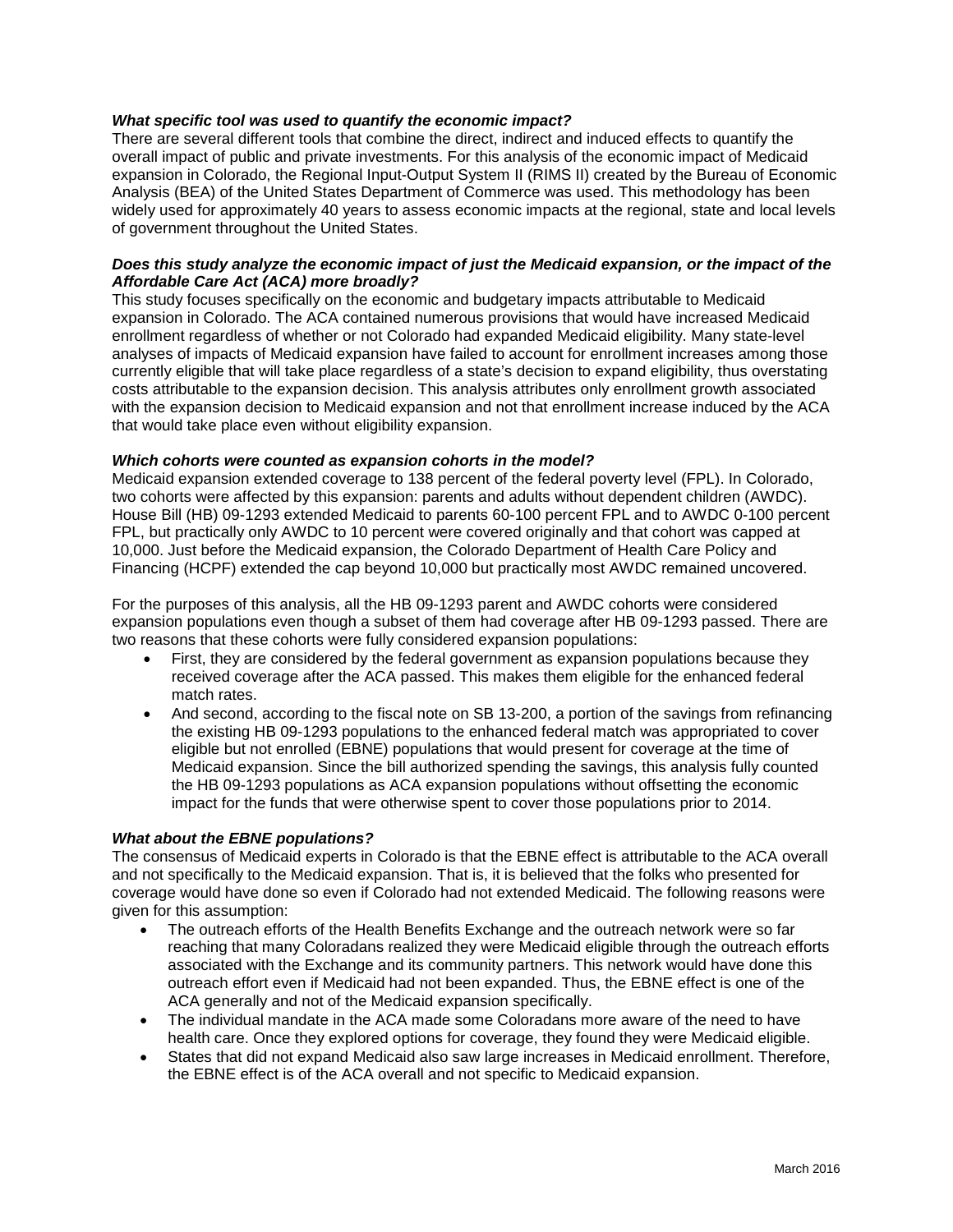Because of this, the EBNE effect was not attributed to Medicaid expansion in this model. The economic impacts and the finding that there was no expenditure effect on the General Fund from Medicaid expansion assume that the EBNE effect is not attributed to the Medicaid expansion.

### *What is the federal/state split for the spending on expansion?*

The ACA provides for the following match rates for expansion populations:

| <b>Calendar Year</b> | <b>Federal Enhanced Match Rate</b> |
|----------------------|------------------------------------|
| 2014-2016            | 100%                               |
| 2017                 | 95%                                |
| 2018                 | 94%                                |
| 2019                 | 93%                                |
| 2020 and thereafter  | 90%                                |

Since the model of economic impact was done on a fiscal year basis, the match rate used was the average of the two corresponding calendar years. Administrative costs had a 50/50 match rate in the model.

### *How was the total cost of the expansion forecast out to the year 2034-35?*

There are two components to the total cost. The first is the caseload and the second is the average cost per caseload. The product of those two determines the cost of coverage. HCPF currently forecasts caseloads to 2017-18. This analysis used the HCPF forecasts through 2017-18. To forecast beyond 2018, the research team ran trend and structural forecasts econometrically, looked at the growth rates as well as the share of the underlying reference population, and ultimately developed a cohort forecast using the results of the modeling, judgement and feedback from Medicaid experts in Colorado.

HCPF also forecasts average cost per caseload, by cohort, for both medical and mental health services. Their current forecast goes to FY 2017-18. After that, the cost per caseload was grown by the forecast for Denver Boulder Greeley Consumer Price Index (CPI) plus an extra cost growth increment forecast by the Congressional Budget Office (CBO). CBO forecasts extra cost growth as the amount by which the cost of medical services is expected to grow above the rate of inflation in the general economy.

#### *Are there any other elements to the economic impact model?*

Other than the federal and state spending on medical and mental health services, there is administration which is estimated to be 2 percent of total cost. The only other element in the economic impact model is the accounting for the negative effect of having to pay the state share with the HPF. To account for this, a negative impact equal to the amount of HPF multiplied by the multiplier for hospital spending was included. The theory is that this fee, which is paid by hospitals, reduces hospital spending on other services and that reduction has a contractionary offsetting effect to the positive impact of the spending on expansion.

### **KEY FINDINGS**

### *Your report indicates that Colorado's economy has grown by 1.14 percent with expansion. Is that a significant impact?*

Annual expected growth in GDP is in the 3-4 percent range; an additional 1.14 percent is significant to the state's overall GDP.

### *How many of the 31,074 realized jobs are public vs. private? And can you describe what kinds of jobs these are?*

While a specific breakdown is not available, it is assumed there is a mix of both, although primarily in the private sector. The new jobs are predominantly in health care and related industries, with some impact in other sectors. However, the report identifies positive impact on retail, accommodations and food service, personal and professional services, and other sectors directly affected by household spending.